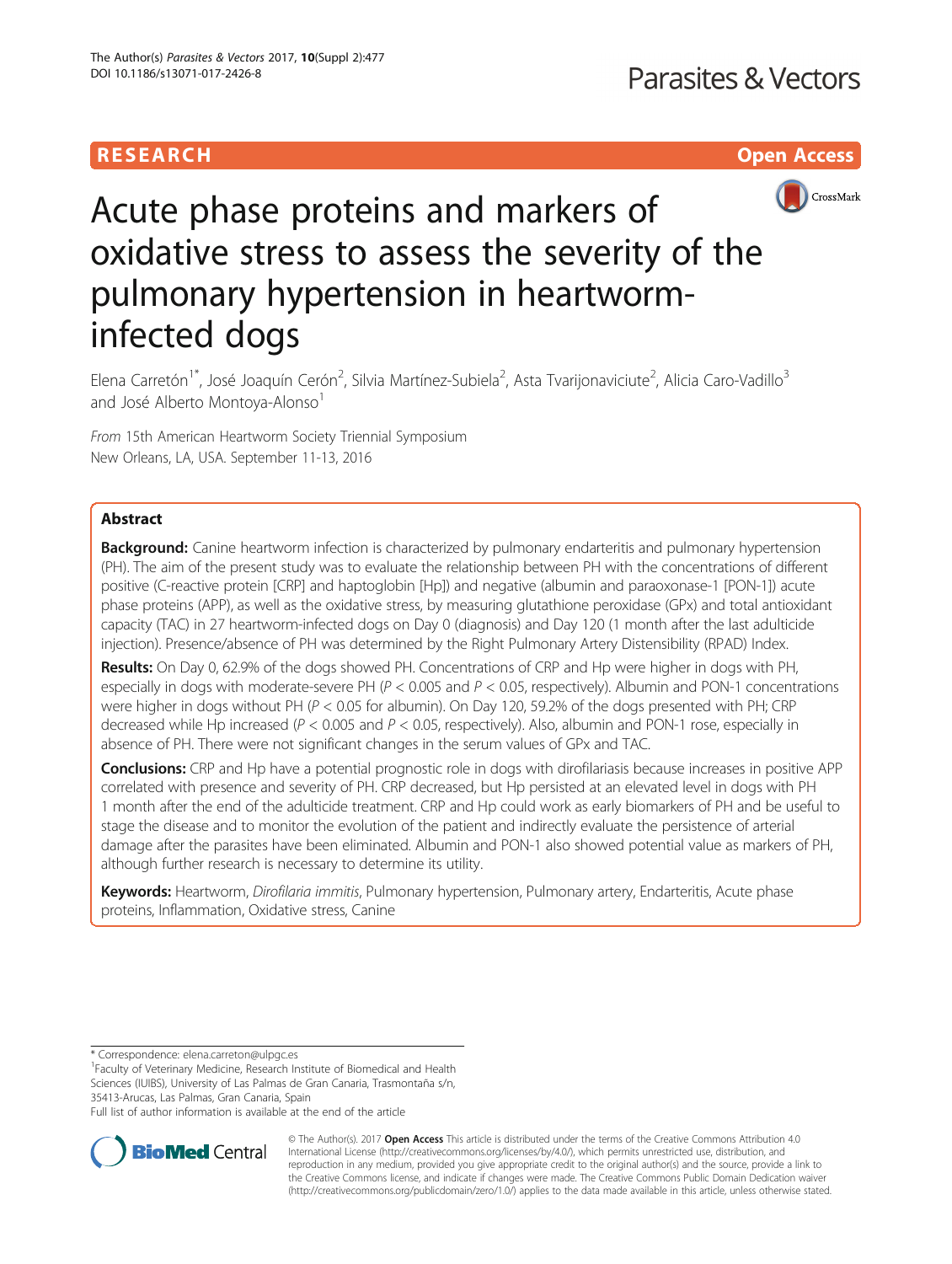## Background

Canine heartworm disease is a chronic disease caused by Dirofilaria immitis and is characterized by the presence of the adult parasites in the pulmonary arteries. The worms cause proliferative endarteritis from the first days after they reach the caudal pulmonary arteries. This damage causes chronic vascular remodeling that leads to the development of pulmonary hypertension (PH), which can induce right-sided congestive heart failure [\[1](#page-5-0), [2\]](#page-6-0). This pathogenic reaction is caused by the host's response to the worm as well as the bacterial endosymbiont Wolbachia pipientis, which triggers the release of proinflammatory and chemotactic cytokines, inducing cellular infiltration and amplification of the inflammatory response [[3, 4](#page-6-0)].

Transthoracic Doppler echocardiography is the method of choice to diagnose naturally occurring PH in veterinary patients [\[5](#page-6-0)]. But when tricuspid regurgitation and/or pulmonary insufficiency are not present, the diagnosis of PH is based on indirect and subjective parameters, which only help partially to quantify the disease severity. Recently, the Right Pulmonary Artery Distensibility Index (RPAD Index), which is calculated as the difference in diameter of the right pulmonary artery in systole and diastole as measured by M-mode, was validated as a valuable method to estimate the presence and severity of PH in heartworm-infected dogs [\[6](#page-6-0)].

Acute phase proteins (APP) are proteins present in the plasma whose concentrations modify in response to trauma, infection or inflammation. APP are considered part of the innate host defense system, and its quantification provides valuable clinical information in the diagnosis, monitoring and prognosis of various diseases [\[7](#page-6-0), [8](#page-6-0)]. The APP are classified into two groups based on their response to the triggering event: negative APP (eg, albumin and paraoxonase-1 [PON-1]) are those whose levels are diminished and positive APP (eg, C-reactive protein [CRP] and haptoglobin [Hp]) are those whose levels are increased when there is an acute phase response [\[9](#page-6-0)–[11\]](#page-6-0).

Previous studies have reported an acute phase response in dogs with *D. immitis*, characterized by variations of APP with increases in CRP, decreases in albumin and PON-1 and a divergence in the behavior between CRP and Hp [[12\]](#page-6-0). Furthermore, a study monitored the progression of the disease through the determination of the APP after pretreatment with doxycycline and ivermectin and after the adulticide treatment with melarsomine by showing an improvement in the concentrations of APP as the pathology disappeared [[13](#page-6-0)].

Activity of antioxidant enzymes, such as glutathione peroxidase (GPx), has been quantified in plasma as measures of antioxidant capabilities. Studies found that GPx deficiency was associated with endothelial dysfunction and vascular structural abnormalities, including increased matrix deposition and intimal thickening [\[14, 15\]](#page-6-0). Some results suggest that GPx plays a critical role in regulating proinflammatory pathways; failing to regulate these proinflammatory pathways facilitates an inflammatory and activated endothelium leading to endothelial dysfunction [[16](#page-6-0)]. Total antioxidant capacity (TAC) is the measure of the amount of free radicals scavenged by a test solution. It is an analyte frequently used to assess the antioxidant status of biological samples and can evaluate the antioxidant response against the free radicals produced in a given disease [\[17](#page-6-0)].

A novel study found a correlation between CRP concentrations with severity of pulmonary arterial damage and PH in dogs with *D. immitis*, finding significantly increased CRP in animals with mild or severe PH [\[18](#page-6-0)]. This fact has made it possible to believe that CRP could be used for staging and monitoring the disease in dogs and may work as an early biomarker of PH. However, there are no studies on other APP or markers of oxidative stress. Therefore, the aim of the present study was to evaluate the relationship between PH with the concentrations of different positive (C-reactive protein [CRP] and haptoglobin [Hp]) and negative (albumin and paraoxonase-1 [PON-1]) APP, as well as the oxidative stress by measuring GPx and total antioxidant capacity (TAC) in heartworm-infected dogs at the beginning and the end of the adulticide treatment to evaluate their utility as diagnostic markers of PH.

## **Methods**

In the present study, 27 heartworm-infected dogs positive to circulating antigens were included. The dogs lived in Gran Canaria (Spain), a hyperendemic area of D. immitis [[19](#page-6-0), [20](#page-6-0)]. None of the animals had received previous treatment for heartworm infection. A complete record was kept for each animal, including identification (age, sex and breed), clinical history and demographic data. There were 12 females and 15 males; the mean age was 4.7 years (from 3 to 9 years). The dogs were divided into two groups (<4 years,  $n = 13$ , and >4 years,  $n = 14$ ) when the age was evaluated. By breed, 13 were mongrel dogs and 14 were purebreds (13 different breeds). All were positive to circulating D. immitis antigens using a commercial immunochromatographic test kit (Uranotest Dirofilaria®, Urano Vet SL, Barcelona, Spain). Dogs were further evaluated for the presence or absence of microfilariae using a modified Knott's test. In addition, a group of 10 healthy dogs (6 males and 4 females), with ages between 2 and 8 years, of different breeds were used as control group. All these dogs showed no abnormality on physical examination and on routine hematologic and biochemical analyses and were negative for circulating *D. immitis* antigens.

On the day of the diagnosis (Day 0) and at the end of the treatment (Day 120), dogs underwent echocardiographic examination using an ultrasound machine with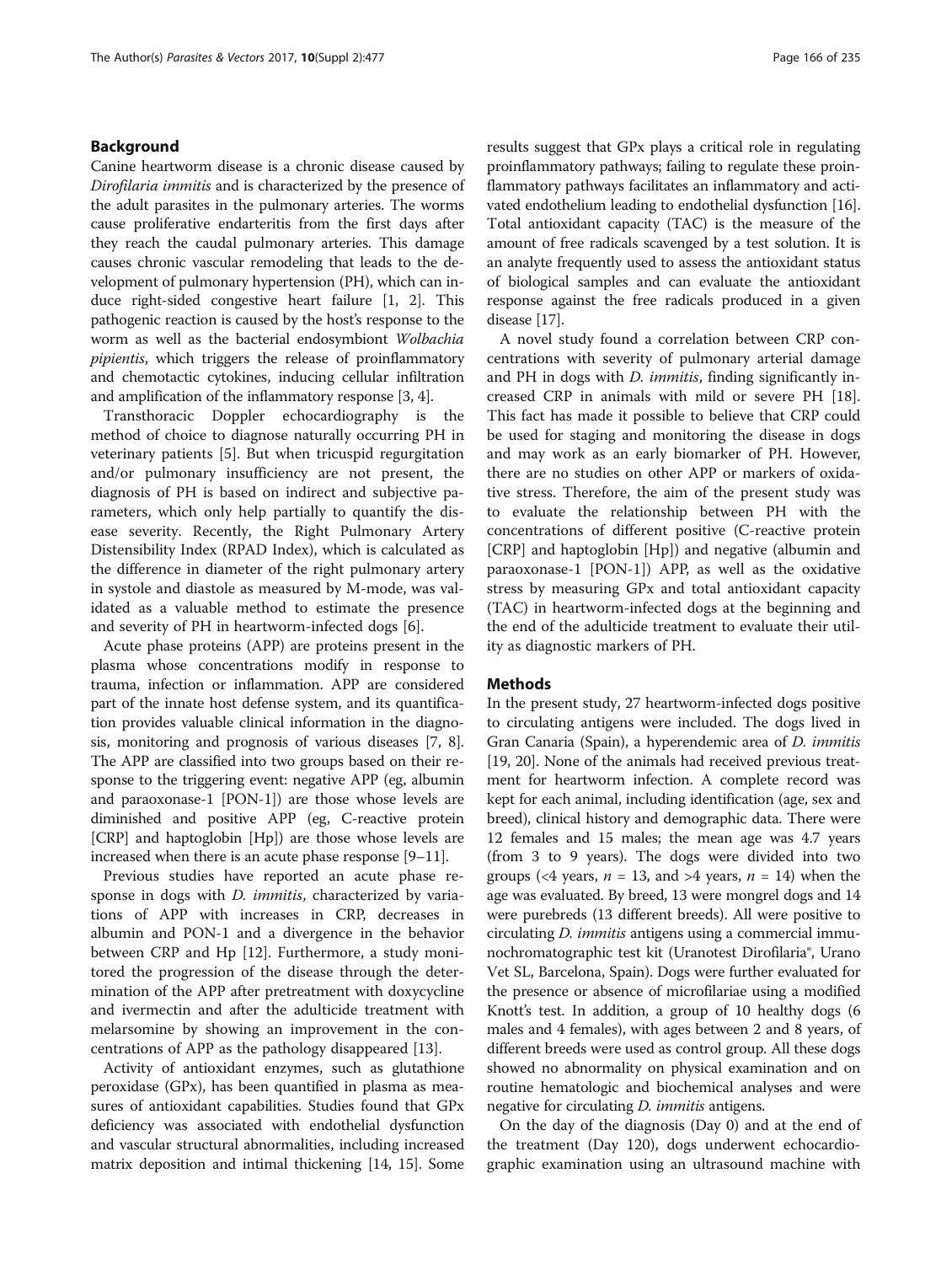spectral and color Doppler and multifrequency probes (5.5–10 MHz) (Logic P5, General Electric, New York, USA). Presence or absence of PH was determined by the Right Pulmonary Artery Distensibility Index (RPAD Index) as previously described [\[6\]](#page-6-0). The parasite burden visible in the pulmonary arteries and right cardiac chambers was also assessed by echocardiography.

Blood was drawn from the cephalic vein of each animal on Day 0 and Day 120 to measure APP and markers of oxidative stress. Blood was collected into tubes without anticoagulant and serum was obtained and frozen (−20 °C) until analysis. Concentrations of CRP were measured using a human immunoturbidimetric test (CRP OSR 6147 Olympus Life and Material Science Europe GmbH, Lismeehan, O'Callaghan's Mills, Co. Clare, Ireland); Hp concentrations were measured using a colorimetric method (kit haptoglobin TrideltaPhase range SAA kit, Tridelta Development Ltd., Co. Kildare, Ireland); albumin was determined using a Bromocresol green reagent [Albumin OSR 6102 Olympus Life and Material Science Europe GmbH Lismeehan, O'Callaghan's Mills, Co. Clare, Ireland]; and serum PON-1 activity was determined using p-nitrophenyl acetate as substrate. All techniques had previously been validated for use in dogs [\[21](#page-6-0)–[24\]](#page-6-0). GPx and TAC were analyzed as previously described [\[25](#page-6-0), [26](#page-6-0)]. All determinations were performed in serum on an automated biochemistry analyzer (Olympus AU600 Automatic Chemistry Analyzer, Olympus Europe GmbH, Hamburg, Germany).

The infected dogs underwent adulticide treatment following the American Heartworm Society recommended management protocol [\[27\]](#page-6-0). In short, on Day 0 the dog was diagnosed as heartworm positive, starting with the administration of doxycycline (10 mg/kg BID) for 4 weeks and the monthly heartworm preventive based on ivermectin (6 μg/kg). On Day 60 the dog was treated with the first intramuscular injection of melarsomine (2.5 mg/kg), followed on Day 90 by a second injection and a third injection on Day 91. On Day 120, the dog was tested for presence of microfilariae and discharged. On Day 271, 6 months after completion, the adulticide efficacy was confirmed with an antigen test. Exercise restriction was recommended until at least 1 month after the last melarsomine injection.

The data were analyzed using the SPSS Base 22.0 software for Windows. The nonparametrical Mann-Whitney U test was used to compare results obtained for dogs negative and positive to heartworm disease and also for the comparison between diseased dogs with PH and without PH. Kruskal-Wallis with Dunn's multiple comparison test was used for the comparison between dogs grouped by PH status. Wilcoxon signed rank test was used to compare the results obtained for the different analytes at two different times (Day 0 and Day 120). In all cases, a  $P$  value <0.05 was determined as significant.

All of the owners gave their consent to participate in this study. The study was approved by the ethical committee of the Veterinary Medicine Service of the University of Las Palmas de Gran Canaria and was carried out in accordance with the current European legislation on animal protection.

## Results

Absence or presence of PH, as well as PH severity, was based on the determination of the RPAD Index. An Index between 35 and 28% was correlated with mild PH (30–55 mmHg), between 27 and 23% with moderate PH (56–79 mmHg), and 22% or less with severe PH (>79 mmHg). On Day 0, 62.9% (17/27) of the dogs showed PH (25.9% mild, 37% moderate-severe PH). Although the RPAD Indexes were lower in dogs <4 years compared with older dogs (>4 years), the differences were not significant.

No worms were visualized by echocardiography in any of the studied dogs at the end of the treatment (Day 120) and 59.2% (16/27) presented PH (37 mild, 22.2% moderate-severe PH). PH was still present in 70.6% (12/ 17) of the dogs with PH at the beginning of the treatment, and 40% (4/10) of the dogs with normal pulmonary pressure at the beginning of the treatment showed PH on Day 120.

At the beginning of the study, the concentrations of CRP in the infected dogs (mean: 23.4 mg/L) were significantly higher compared with those obtained in the control group (mean: 6.45; SD: 2.36;  $P < 0.05$ ). By age, CRP was significantly higher in older dogs (mean: 32.1 mg/L versus 13.9 mg/L;  $P < 0.005$ ). CRP concentrations were higher in dogs with PH (mean: 30.2 mg/L) when comparing with dogs that had normal pulmonary pressure (mean: 12.03 mg/L;  $P < 0.005$ ). CRP concentrations were higher in dogs with moderate-severe PH (mean: 39.6 mg/L) when compared with dogs that had mild PH (mean: 16.8 mg/L;  $P < 0.005$ ) (Fig. [1\)](#page-3-0).

On Day 120, CRP concentrations decreased in all animals (mean: 7.7 mg/L) as compared with Day 0  $(P < 0.005)$ . By age, means were 8.6 mg/L (<4 years) and 7.2 mg/L (>4 years), with no significant differences. By PH status, the results showed that CRP values were lower in dogs without PH (reaching a mean concentration of 5.6 mg/L) than in dogs with PH (mean: 9 mg/L;  $P < 0.05$ ). By severity, the dogs with mild PH (mean: 6.5 mg/L) showed lower CRP values than those with moderatesevere PH (mean:  $14 \text{ mg/L}; P < 0.05$ ) (see Fig. [1\)](#page-3-0).

Concentrations of Hp were significantly decreased in dogs with heartworm on Day 0 (mean: 1.38 g/L) when compared with values obtained in the control group (mean: 2.16; SD: 0.86;  $P < 0.05$ ). When age was evaluated, older dogs showed higher levels (mean: 1.9 g/L versus mean: 0.85 g/L), with no significant differences.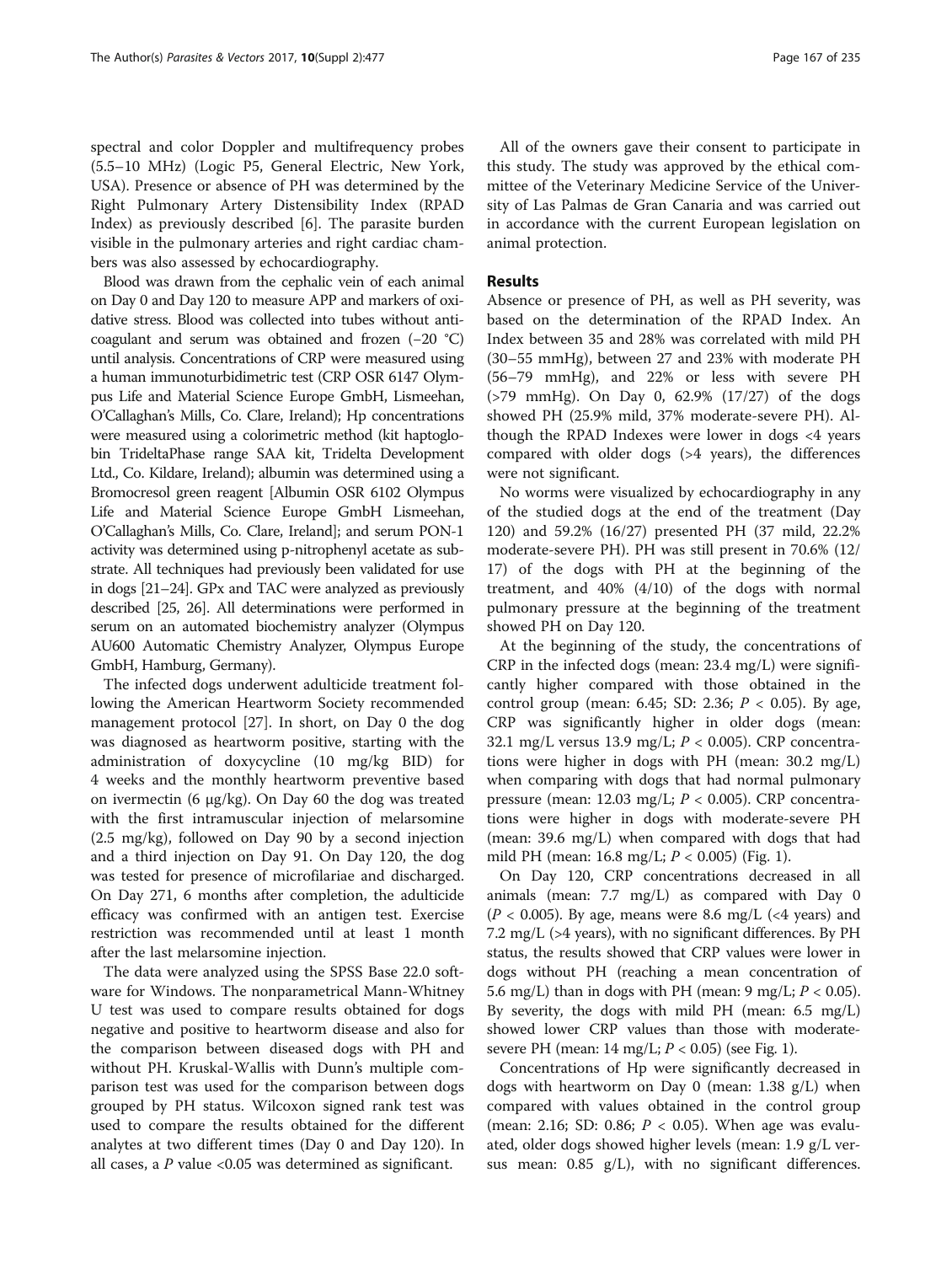<span id="page-3-0"></span>

When the RPAD Index was evaluated, concentrations were higher in dogs with PH (mean: 1.39 g/L) compared with dogs with normal pulmonary pressure (mean: 1.05 g/L), although the differences were not statistically significant. By severity, Hp concentrations were higher in dogs with moderate-severe PH (mean: 1.85 g/L) than in dogs with mild PH (mean:  $0.86 \text{ g/L}; P < 0.005$ ) (see Fig. 1).

On Day 120, Hp concentrations increased in all animals (mean: 3.26 g/L;  $P < 0.05$ ). Hp concentration was higher in older dogs (mean: 3.4 g/L versus mean: 2.9 g/L), with no significant differences; and it was higher in dogs with PH (mean: 3.68 g/L;  $P < 0.005$ ). In addition, dogs with moderate-severe PH showed higher values at the end of the treatment than those with mild PH (mean: 5.03 g/L versus mean:  $3.01 \text{ g/L}; P < 0.005$ ) (see Fig. 1).

When negative APP were evaluated, it was found that concentrations on Day 0 were significantly diminished in dogs with heartworm (means: 2.8 g/dL,  $P < 0.005$  for albumin and 2.24 IU/mL,  $P < 0.05$  for PON-1) with regard to those obtained in dogs of the control group (mean 3.32, SD: 0.31 for albumin and mean: 2.79, SD: 0.55 for PON-1). Concentrations were lower in dogs with PH (means: 2.6 g/dL for albumin and 2.13 IU/mL for PON-1) when compared with dogs without PH (means: 3.1 for albumin g/dL and 2.45 IU/mL for PON-1) ( $P < 0.05$  for albumin). When the severity of the PH was assessed, it

was observed that negative APP concentrations were lower in dogs with moderate-severe PH (means: 2.5 g/ dL for albumin and 1.98 IU/mL for PON-1) than in dogs with mild PH (means: 2.7 g/dL for albumin and 2.25 IU/ mL for PON-1), the differences not being statistically significant (Fig. [2](#page-4-0)). No significant differences were observed between groups of age in negative APP.

On Day 120, albumin and PON-1 showed a significant increase when compared with Day 0 ( $P < 0.05$  for albumin and PON-1). However, no significant differences were observed between groups with regard to the age or the presence or absence of PH.

Regarding the biomarkers of oxidative stress, GPx and TAC, there are not statistically significant differences in the serum values between dogs with and without heartworm disease. In addition, no significant changes were found between dogs before and after treatment and with and without hypertension.

## **Discussion**

The changes found in the group of heartworm-infected dogs for the positive (CRP and Hp) and negative APP (albumin and PON-1) on Day 0 compared with the healthy dogs probably reflect the inflammatory process associated with the disease, as previously described [\[12](#page-6-0)]. Furthermore, mean values of all analytes except Hp after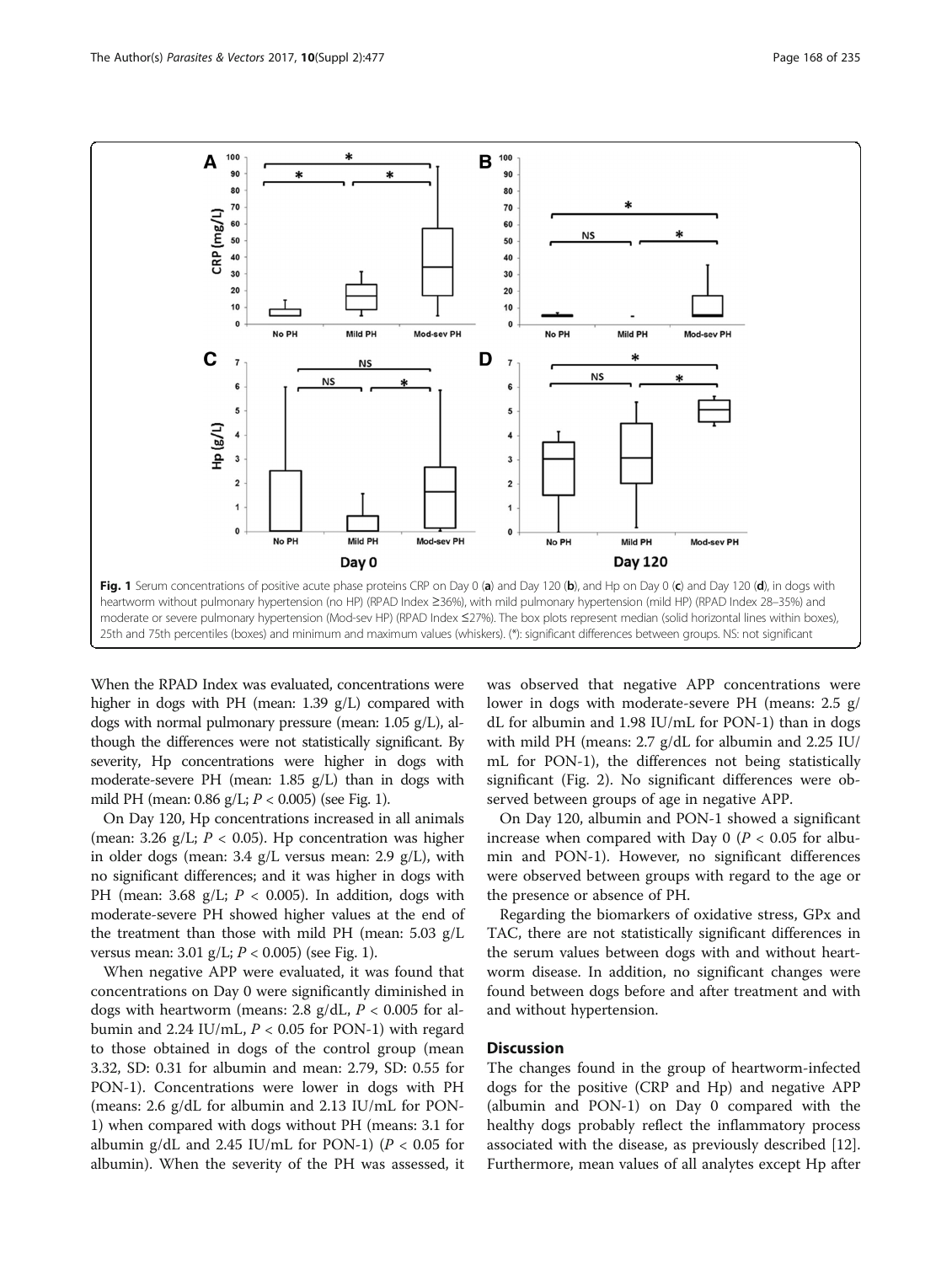<span id="page-4-0"></span>

treatment were below the upper limit of the reference range of our laboratory, which is 12 mg/L in the case of CRP, 3 g/L for Hp, 36 g/L for albumin and 4.3 IU/mL for PON-1. Therefore the study demonstrated normalization in most of the concentrations of the studied APP after the elimination of the parasites, similar to other research [[12](#page-6-0), [13](#page-6-0)], while the increases observed in Hp on Day 120 are similar to a previous study [[13](#page-6-0)].

When the APP were assessed according to the PH status, it was observed that dogs with PH at the beginning of the treatment showed higher CRP concentrations; furthermore, these CRP concentrations increased with the severity, the highest being found in dogs with moderatesevere PH. Venco et al. [[18\]](#page-6-0) described similar findings, reporting that dogs with mild or severe PH presented significantly increased CRP. The behavior of the Hp was similar; Hp increased in dogs with PH, the greater increase being in those with moderate-severe PH.

PH is a chronic condition caused by the presence of heartworms, mainly through the development of proliferative endarteritis and fibrosis at the capillary beds, among other factors [\[1](#page-5-0), [2, 28](#page-6-0)]. It is possible that CRP play an important role in the chronic process of remodeling of the vasculature and its concentrations correlate with the severity and chronicity of the disease [\[10](#page-6-0), [18](#page-6-0)]. Studies have been published that show that CRP is able

to enhance smooth muscle proliferation and secretion of endothelin-1, a potent vasoconstrictor in humans [\[29](#page-6-0)], and mild CRP elevations have been reported from clinically early stages of heartworm infection [[30](#page-6-0)]. Because PH is a frequent and serious complication in heartworm disease, its objective determination is important. The detection of increased concentrations of CRP and Hp may be used to determine a high level of suspicion of pulmonary hypertension in the animals affected, so these APP may be useful as early biomarkers of PH and to stage the disease.

After the adulticide treatment, CRP was lower in the absence of PH compared with dogs with persistent PH, especially in those with moderate-severe PH. Regarding Hp, concentrations were higher in dogs with moderatesevere PH. At the end of the treatment, 70.6% of the dogs with PH on Day 0 still presented this pathological alteration, which indicates the persistence of the vascular damage 1 month after the end of the adulticide treatment and when the parasites are most likely to be dead. Furthermore, 40% of the dogs without PH developed PH during the treatment. This may be caused by either embolism of dead heartworms, which can cause acute clinical signs of PH, or by proliferative intimal changes, which lead to structural damage to the vasculature and sustained PH [\[31, 32](#page-6-0)]. However, less severe arterial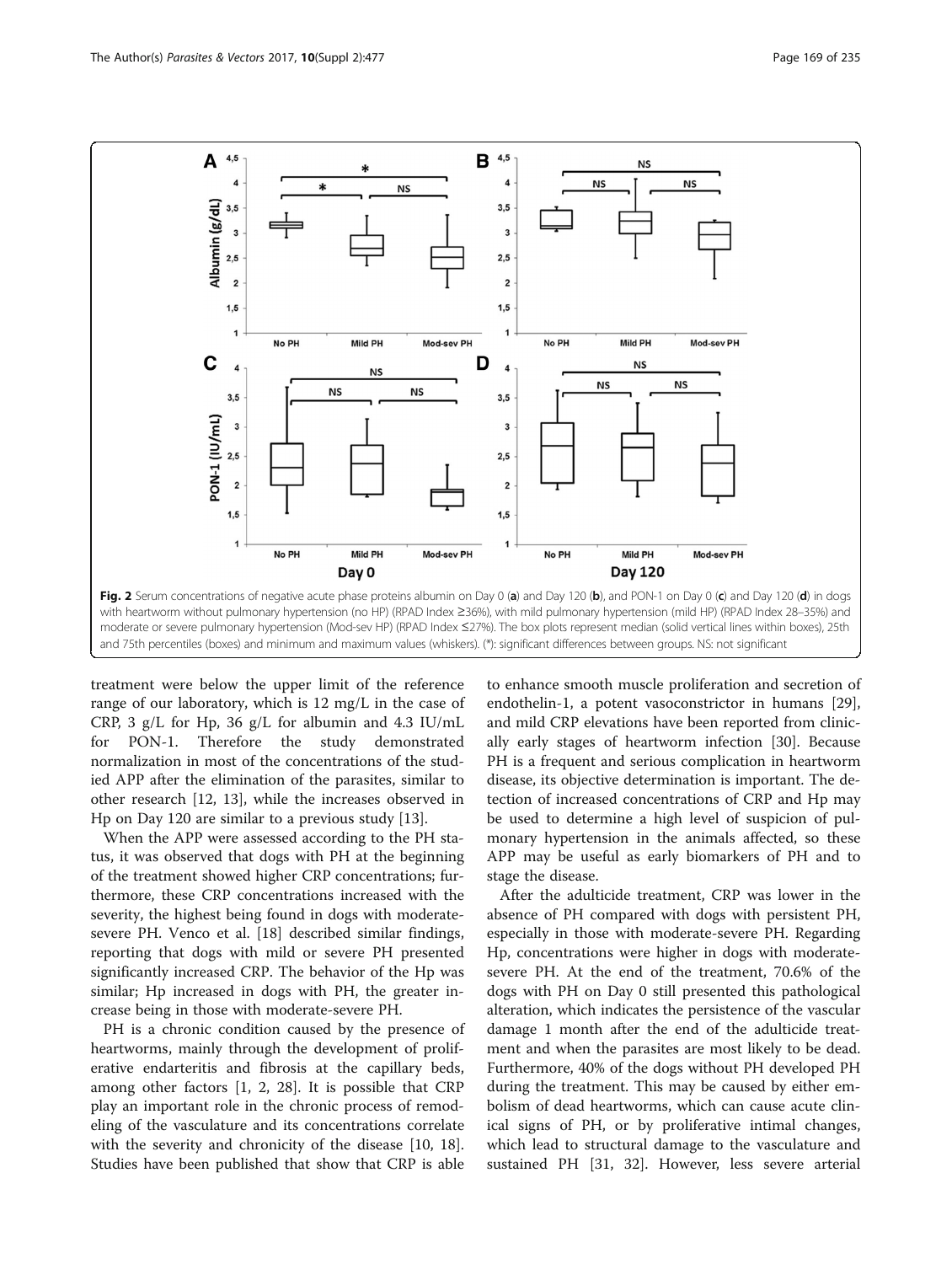<span id="page-5-0"></span>lesions and virtual absence of emboli in the currently recommended adulticide protocol are observed [[30](#page-6-0)], and further research should be done to assess the degree of reversibility of vascular damage in dogs under this protocol.

Although it is not possible to determine the duration of the infection – and, therefore, the chronicity – in the naturally infected dogs from this study, consideration must be given to this fact. It could be said that older dogs are more commonly affected by chronic infections. The CRP was significantly higher in older dogs on Day 0, which could reflect the chronicity of the infection. The heterogeneity of animals makes it impossible to discuss the possible influence of the breed in the results.

These data highlight the need to keep monitoring the dogs after finishing the adulticide treatment and assess the evolution of PH. For this, CRP and Hp could be useful to monitor the evolution of the patient and indirectly evaluate the persistence of arterial damage once the parasites have been eliminated. Also, increases of CRP after the treatment might spark a suspicion of development of PH or worsening in these patients.

The negative APP (albumin and PON-1) behaved similarly to previous studies and decreased in dogs with heartworm [[12](#page-6-0)]. Also, they showed an association between presence and absence of PH as well as severity of PH, since the dogs with moderate-severe PH showed lower values. However, this association was not statistically significant, and further research must be carried out to assess their clinical utility.

No differences were found in the markers of oxidative stress between heartworm-positive and control groups, which may indicate that no important phenomena of oxidative damage were occurring in heartworm-infected dogs or maybe that the assays used for oxidative damage evaluation were not sensitive enough to detect changes in this disease. Previous studies showed a relationship between deficiency in markers of oxidative stress and endothelial dysfunction [\[14](#page-6-0)–[16\]](#page-6-0). Endothelial dysfunction is a pathological condition mainly defined by an imbalance between substances and is characterized by proinflammatory, vasoconstricting, prothrombotic and proliferative states [\[33, 34](#page-6-0)]. As proliferative endarteritis is represented by these alterations, a relationship between the markers of oxidative stress GPx and TAC was sought. As this is the first research to evaluate the markers of oxidative stress in heartworm disease, further studies if possible using other biomarkers for the assessment of stress responses are recommended.

## Conclusions

The results showed that positive APP, CRP and Hp increase in dogs with PH. Although further research is necessary, CRP and Hp have a potential prognostic role in dogs with dirofilariasis as increases in positive APP correlated with presence and severity of PH. Moreover, high concentrations of these APP persisted in dogs with PH 1 month after the end of the adulticide treatment, while in the case of CRP they returned to normal in dogs in the absence of PH; therefore, CRP could indirectly evaluate the persistence of arterial damage once the parasites have been eliminated.

The negative APP also showed a potential value as markers of PH, although further research is necessary to determine the utility.

#### Abbreviations

APP: Acute phase proteins; CRP: C-reactive protein; GPx: Glutathione peroxidase; Hp: Haptoglobin; PH: Pulmonary hypertension; PON-1: Paraoxonase-1; RPAD Index: Right pulmonary artery distensibility index; TAC: Total antioxidant capacity

#### Funding

Financial support was provided by the programme "Programa Postdoctoral para la. Especialización de Personal Investigador de la ULPGC," Spain, through a postdoctoral grant. The article publication fee was funded by the American Heartworm Society.

#### Availability of data and materials

All data generated or analyzed during this study are included in this published article.

#### About this supplement

This article has been published as part of Parasites and Vectors Volume 10 Supplement 2, 2017: Proceedings of the 15th American Heartworm Society Triennial Symposium 2016. The full contents of the supplement are available online at [https://parasitesandvectors.biomedcentral.com/articles/](https://parasitesandvectors.biomedcentral.com/articles/supplements/volume-10-supplement-2) [supplements/volume-10-supplement-2.](https://parasitesandvectors.biomedcentral.com/articles/supplements/volume-10-supplement-2)

#### Authors' contributions

EC, JJC, ACV and JAMA designed the study, organized the fieldwork, analyzed the ssdata and wrote the manuscript. SMS and AT processed and analyzed the samples. All authors read and approved the final manuscript.

#### Ethics approval and consent to participate

All of the owners gave their consent to participate in this study. The study was approved by the ethical committee of the Veterinary Medicine Service of the University of Las Palmas de Gran Canaria and was carried out in accordance with the current European legislation on animal protection.

#### Consent for publication

Not applicable

#### Competing interests

The authors declare that they have no competing interests.

#### Publisher's Note

Springer Nature remains neutral with regard to jurisdictional claims in published maps and institutional affiliations.

## Author details

<sup>1</sup> Faculty of Veterinary Medicine, Research Institute of Biomedical and Health Sciences (IUIBS), University of Las Palmas de Gran Canaria, Trasmontaña s/n, 35413-Arucas, Las Palmas, Gran Canaria, Spain. <sup>2</sup>Interdisciplinary Laboratory of Clinical Analysis (Interlab-UMU), Veterinary School, University of Murcia, Murcia, Spain. <sup>3</sup>Medicina y Cirugía Animal, Faculty of Veterinary Medicine University Complutense of Madrid, Madrid, Spain.

### Published: 9 November 2017

#### References

1. McCall JW, Genchi C, Kramer LH, Guerrero J, Venco L. Heartworm disease in animals and humans. Adv Parasitol. 2008;66:193–285.